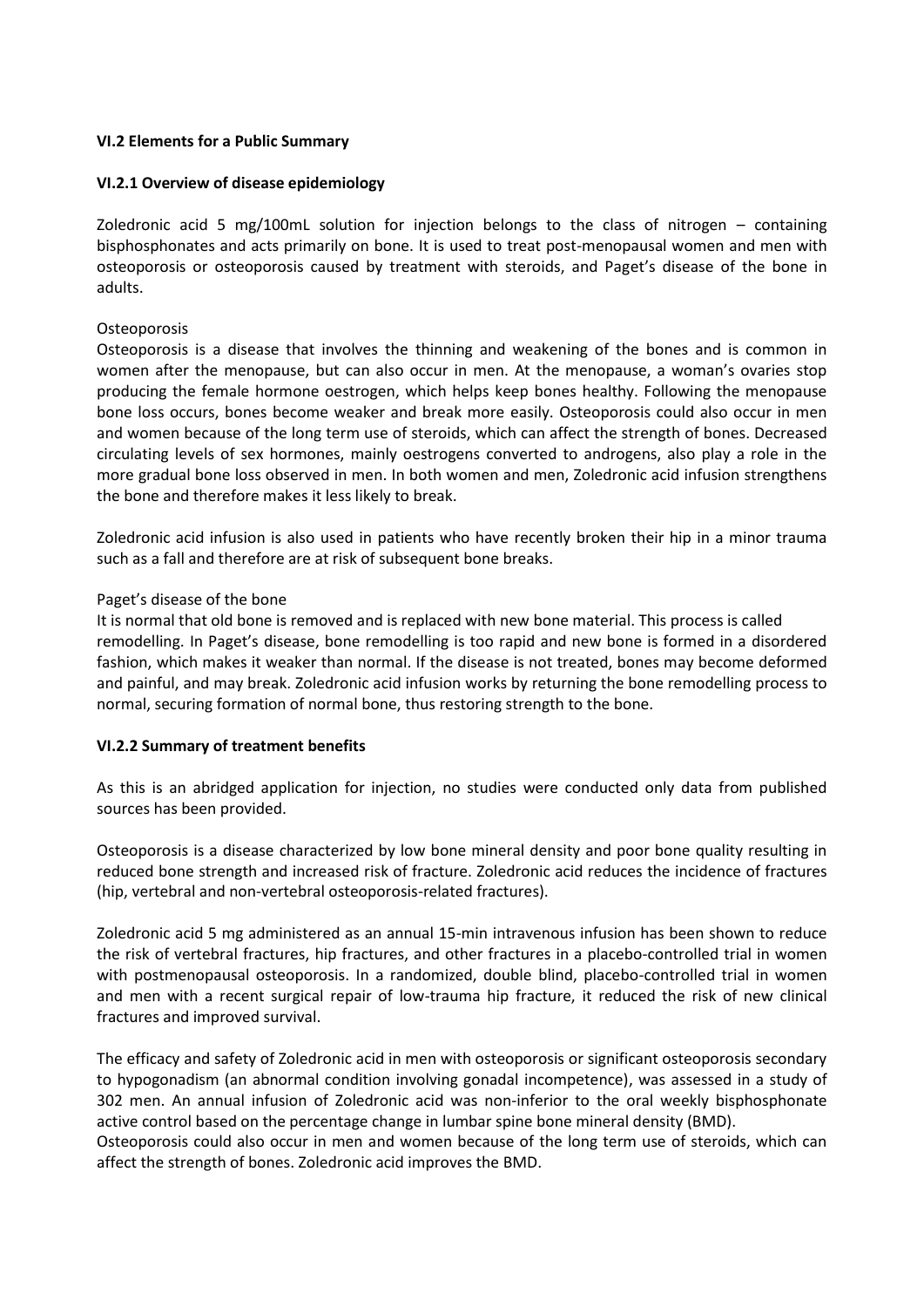The efficacy and safety of Zoledronic acid to prevent and treat steroid-induced osteoporosis was assessed in a study of 833 men and women. Zoledronic acid demonstrated a significant mean increase in lumbar spine bone mineral density.

Zoledronic acid was studied in male and female patients with Paget's disease of bone. In both trials Zoledronic acid demonstrated a superior and more rapid therapeutic response compared with risedronate and returned more patients to normal levels of bone turnover, as evidenced by biochemical markers of formation and bone resorption.

## **VI.2.3 Unknowns relating to treatment benefits**

The test product is aqueous intravenous solution for infusion, which is similar to the reference product Aclasta 5mg/100 ml solution for infusion.

## **VI.2.4 Summary of Safety concerns**

| <b>Important identified risks</b>                            |                                                                                                                                                                                                                                                                                                                                                                                                                                        |                                                                                                                                                                                                                                                                                                                                                    |
|--------------------------------------------------------------|----------------------------------------------------------------------------------------------------------------------------------------------------------------------------------------------------------------------------------------------------------------------------------------------------------------------------------------------------------------------------------------------------------------------------------------|----------------------------------------------------------------------------------------------------------------------------------------------------------------------------------------------------------------------------------------------------------------------------------------------------------------------------------------------------|
| <b>Risk</b>                                                  | <b>What is Known</b>                                                                                                                                                                                                                                                                                                                                                                                                                   | Preventability                                                                                                                                                                                                                                                                                                                                     |
| function<br>problem<br>Kidney<br>(Renal function impairment) | Zoledronic acid is contraindicated in<br>patients with creatinine clearance<br>less than 35 mL/min and in those<br>evidence of<br>acute<br>with<br>renal<br>impairment. Zoledronic acid should<br>be used with caution in patients with<br>chronic renal impairment. Acute                                                                                                                                                             | Creatinine clearance should be<br>calculated based on actual<br>body weight before<br>each<br>Zoledronic acid dose. If history<br>physical signs<br>suggest<br>or<br>dehydration, Zoledronic acid<br>therapy should be withheld                                                                                                                    |
|                                                              | renal impairment, including renal<br>failure, has been observed following<br>the administration of zoledronic acid,<br>especially in patients with pre-<br>existing renal compromise, advanced<br>concomitant<br>nephrotoxic<br>age,<br>medications, concomitant diuretic<br>dehydration<br>therapy,<br>severe<br>or<br>occurring before or after Zoledronic<br>acid administration. Acute renal<br>failure (ARF) has been observed in | until normovolemic status has<br>been achieved.<br>Interim<br>monitoring<br>of<br>creatinine clearance should be<br>performed in at-risk patients.<br>Elderly patients and those<br>diuretic<br>receiving<br>therapy<br>should have their fluid status<br>assessed and be appropriately<br>hydrated<br>prior<br>to<br>administration of Zoledronic |
|                                                              | patients after a single administration.                                                                                                                                                                                                                                                                                                                                                                                                | acid dose. Zoledronic acid dose<br>should be used with caution<br>with other nephrotoxic drugs.<br>Consider monitoring creatinine<br>clearance in patients at-risk for<br>acute renal failure who are<br>taking<br>concomitant                                                                                                                     |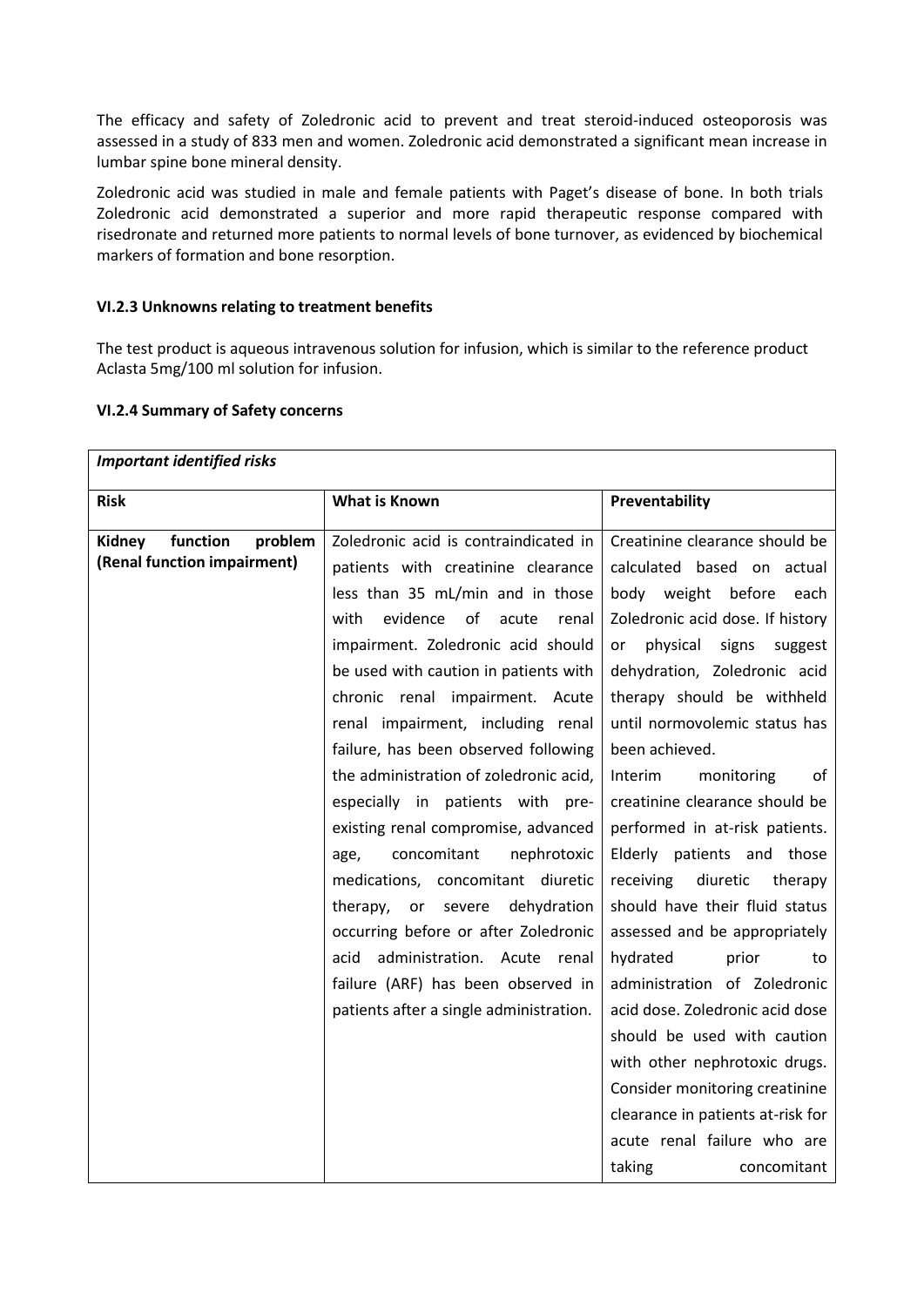|                              |                                           | medications that are primarily    |
|------------------------------|-------------------------------------------|-----------------------------------|
|                              |                                           | excreted by the kidney. A         |
|                              |                                           | single dose of Zoledronic acid    |
|                              |                                           | should not exceed 5 mg and        |
|                              |                                           | the duration of infusion should   |
|                              |                                           | be at least 15 minutes.           |
| Necrosis of bone of the jaw  | Osteonecrosis of the jaw (ONJ) has        | A routine oral examination        |
| (Osteonecrosis of the jaw)   | been reported in patients treated         | should be performed by the        |
|                              | with<br>bisphosphonates, including        | prescriber prior to initiation of |
|                              | zoledronic acid. Most cases have          | bisphosphonate treatment. A       |
|                              | been in cancer patients treated with      | dental<br>examination<br>with     |
|                              | bisphosphonates<br>intravenous            | appropriate<br>preventive         |
|                              | undergoing dental procedures. Some        | dentistry should be considered    |
|                              | cases have occurred in patients with      | prior<br>to<br>treatment<br>with  |
|                              | postmenopausal<br>osteoporosis            | bisphosphonates in patients       |
|                              | either<br>treated<br>with<br>oral<br>or   | with a history of concomitant     |
|                              | intravenous bisphosphonates.<br>For       | factors (e.g.,<br>risk<br>cancer, |
|                              | patients who develop ONJ while on         | chemotherapy, radiotherapy,       |
|                              | bisphosphonate<br>therapy,<br>dental      | corticosteroids,<br>poor<br>oral  |
|                              | surgery may worsen the condition.         | hygiene, pre-existing dental      |
|                              | patients requiring<br>dental<br>For       | disease or infection, anemia,     |
|                              | procedures, there are<br>data<br>no       | coagulopathy).<br>While<br>on     |
|                              | available<br>whether<br>to<br>suggest     | treatment,<br>patients<br>with    |
|                              | discontinuation of bisphosphonate         | concomitant<br>risk<br>factors    |
|                              | treatment reduces the risk of ONJ.        | should avoid invasive dental      |
|                              |                                           | procedures if possible.           |
| Post dose symptoms           | zoledronic acid was associated with       | Considering individual benefit    |
|                              | signs and symptoms of an acute            | risk assessment therapy needs     |
|                              | myalgia,<br>phase<br>reaction<br>fever,   | to be initiated.                  |
|                              | fatigue,<br>arthralgia, pain,<br>chills,  |                                   |
|                              | headache,<br>influenza-like<br>illness,   |                                   |
|                              | malaise, and back pain. The onset         |                                   |
|                              | time is $\leq$ 3days post zoledronic acid |                                   |
|                              | infusion and the reaction is also         |                                   |
|                              | referred to using the terms "flu-like"    |                                   |
|                              | or "post-dose" symptoms                   |                                   |
| Deficiency of calcium in the | Pre-existing hypocalcaemia must be        | Standard<br>hypercalcaemia-       |
| blood (Hypocalcaemia)        | treated<br>adequate<br>intake<br>by<br>of | related metabolic parameters,     |
|                              | vitamin<br>D before<br>calcium<br>and     | such as<br>serum<br>levels of     |
|                              | initiating therapy with Zoledronic        | phosphate<br>calcium,<br>and      |
|                              | acid. Elevated bone turnover is a         | should<br>magnesium,<br>be        |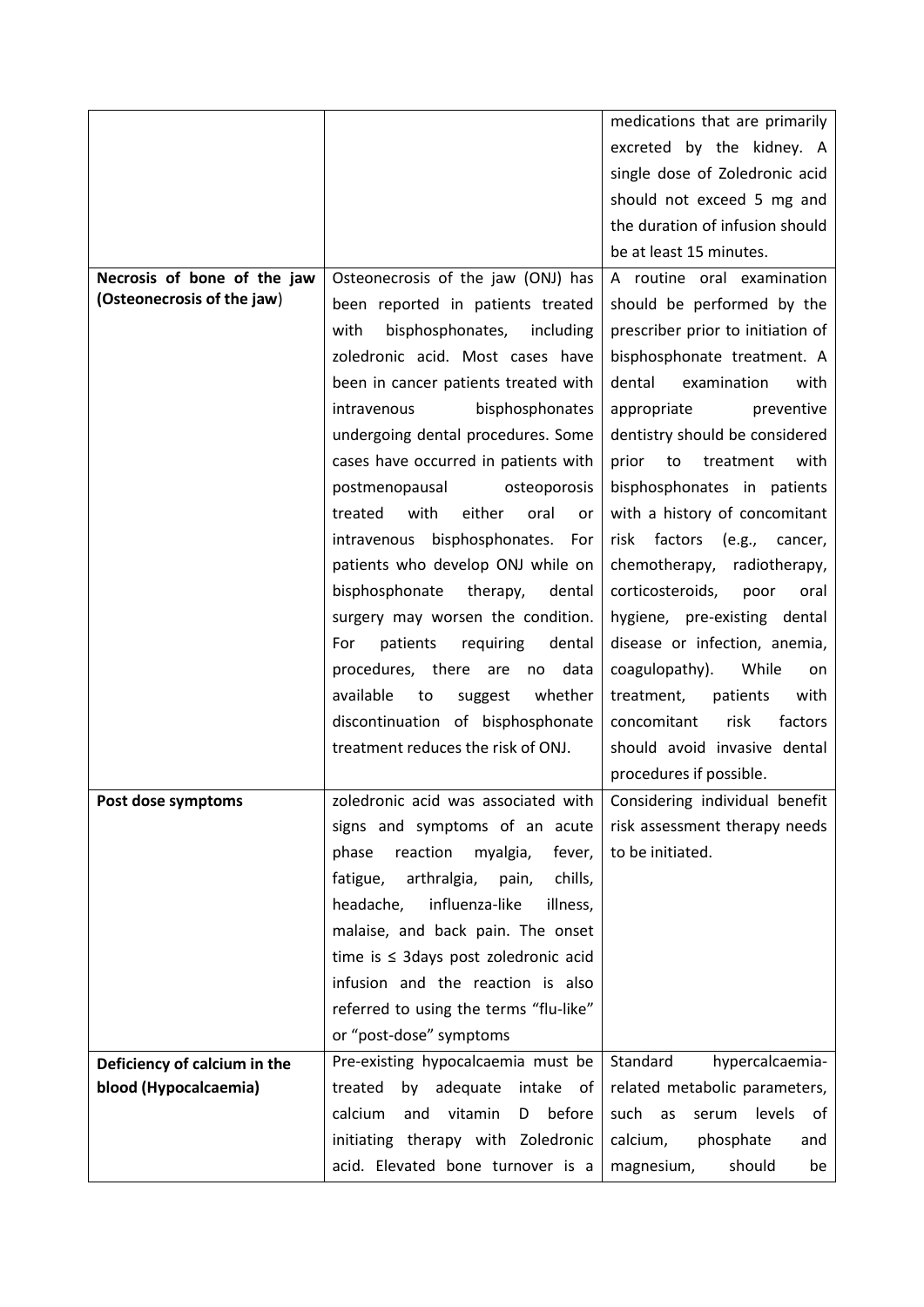|                                        | characteristic of Paget's disease of        | carefully<br>after<br>monitored  |
|----------------------------------------|---------------------------------------------|----------------------------------|
|                                        | the bone. Due to the rapid onset of         | Zoledronic<br>initiating<br>acid |
|                                        | effect of zoledronic acid on bone           | calcium<br>therapy.<br>Adequate  |
|                                        | turnover, transient hypocalcaemia,          | and vitamin D intake are         |
|                                        | sometimes<br>symptomatic,<br>may            | recommended in association       |
|                                        | develop and is usually maximal              | Zoledronic<br>with<br>acid       |
|                                        | within the first 10 days after infusion     | administration.<br>Patients      |
|                                        | of Zoledronic acid. In clinical trials in   | should be informed about         |
|                                        | osteoporosis, approximately 0.2% of         | symptoms of hypocalcaemia        |
|                                        | patients had notable declines of            | and receive adequate clinical    |
|                                        | serum calcium levels (less than             | monitoring during the period     |
|                                        | 1.87mmol/l) following Zoledronic            | of risk.                         |
|                                        | acid administration. No symptomatic         |                                  |
|                                        | hypocalcaemia<br>of<br>cases<br>were        |                                  |
|                                        | observed.                                   |                                  |
|                                        | the<br>Paget's<br>disease<br>trials,<br>In. |                                  |
|                                        | symptomatic hypocalcaemia<br>was            |                                  |
|                                        | observed in approximately 1% of             |                                  |
|                                        | patients, in all of whom it resolved.       |                                  |
| <b>Ocular Adverse Events</b>           | Cases<br>of                                 | Consider monitoring<br>during    |
|                                        | iritis/uveitis/episcleritis/conjunctivitis  | the treatment.                   |
|                                        | have been reported in patients              |                                  |
|                                        | with<br>bisphosphonates,<br>treated         |                                  |
|                                        | including zoledronic acid. In the           |                                  |
|                                        | osteoporosis trials, less than 0.1% to      |                                  |
|                                        | 0.2% patients treated with zoledronic       |                                  |
|                                        | acid and 0% to less than 0.1% patient       |                                  |
|                                        | treated with placebo developed              |                                  |
|                                        | iritis/uveitis/episcleritis. Cases of the   |                                  |
|                                        | following events have been reported:        |                                  |
|                                        | conjunctivitis, iritis,<br>iridocyclitis,   |                                  |
|                                        | uveitis, episcleritis, scleritis<br>and     |                                  |
|                                        | orbital inflammation/edema.                 |                                  |
| <b>Allergic reaction (Anaphylaxis)</b> | Allergic reactions with intravenous         | Consider<br>monitoring<br>during |
|                                        | zoledronic<br>acid<br>including             | the treatment.                   |
|                                        | reaction/shock,<br>anaphylactic             |                                  |
|                                        | urticaria,<br>angioedema,<br>and            |                                  |
|                                        | bronchoconstriction<br>have<br>been         |                                  |
|                                        | reported.                                   |                                  |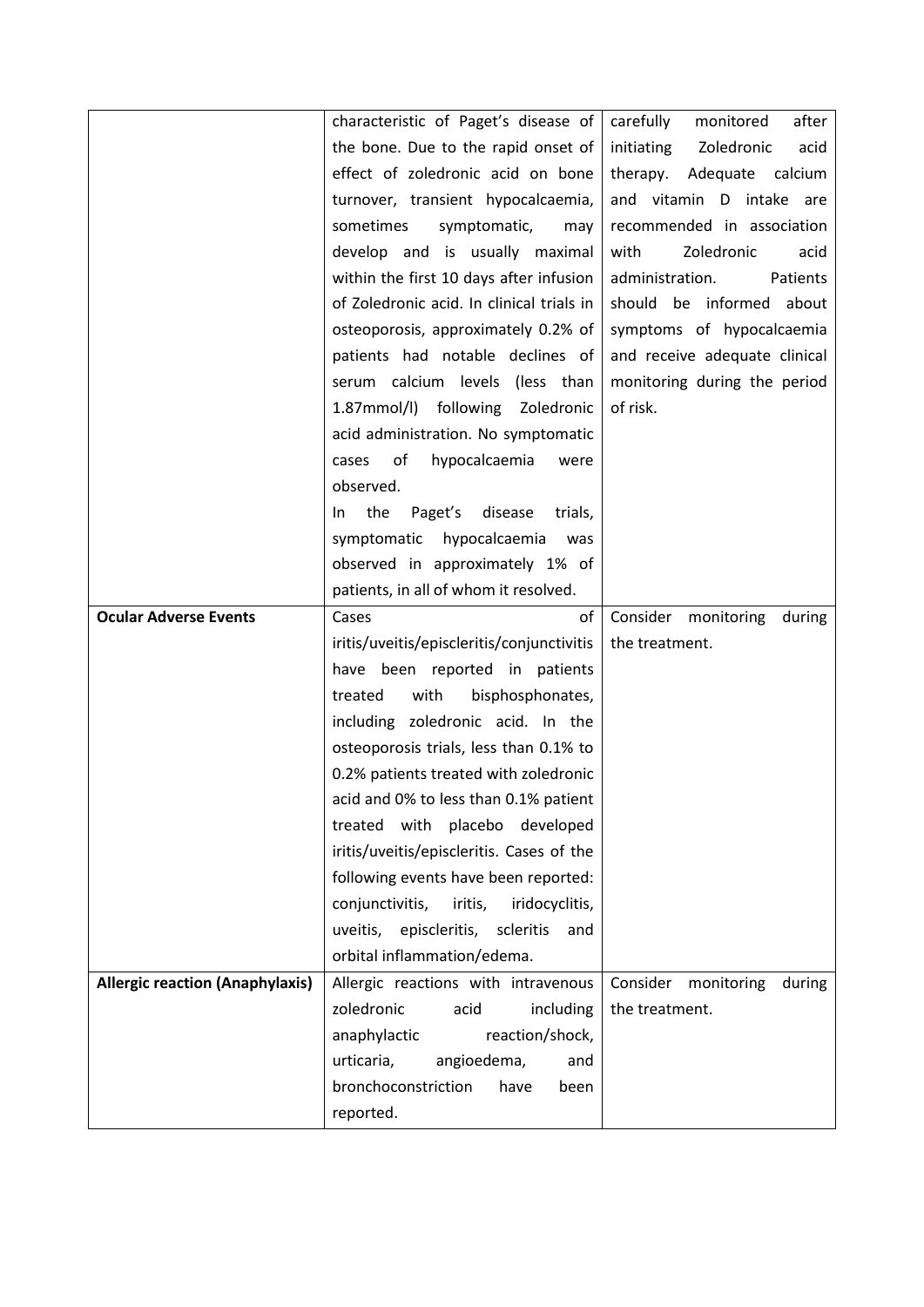## *Important potential risks*

| <b>Risk</b>                                                                                                                                                                    | What is known (Including reason why it is considered a potential risk)                                                                                                                                                                                                                                                                                                                                                                                                                                                                                                                                                                                                                                                                                                                                                                                                                                                                                                                                                                                                                                                                                                                                                                                                    |
|--------------------------------------------------------------------------------------------------------------------------------------------------------------------------------|---------------------------------------------------------------------------------------------------------------------------------------------------------------------------------------------------------------------------------------------------------------------------------------------------------------------------------------------------------------------------------------------------------------------------------------------------------------------------------------------------------------------------------------------------------------------------------------------------------------------------------------------------------------------------------------------------------------------------------------------------------------------------------------------------------------------------------------------------------------------------------------------------------------------------------------------------------------------------------------------------------------------------------------------------------------------------------------------------------------------------------------------------------------------------------------------------------------------------------------------------------------------------|
| <b>Atrial fibrillation</b>                                                                                                                                                     | In one 3 year, randomized double- blind controlled trial that evaluated<br>the efficacy and safety of Zoledronic acid 5mg once yearly vs placebo in<br>the treatment of postmenopausal osteoporosis the overall incidences of<br>atrial fibrillation was 2.5% (96 out of 3,862) and 1.9% (75 out of<br>3,852) in patients receiving Zoledronic acid 5mg and placebo<br>respectively. The rate of atrial fibrillation serious adverse events was<br>1.3% (51 out of 3,862) and 0.6% (22 out of 3,852) in patients receiving<br>Zoledronic acid 5mg and placebo respectively. The mechanism behind<br>the increased incidence of atrial fibrillation in this single clinical trial is<br>unknown.                                                                                                                                                                                                                                                                                                                                                                                                                                                                                                                                                                           |
| Atypical fractures of the<br>femur                                                                                                                                             | A typical subtrochanteric and diaphyseal femoral fracture has been<br>reported with bisphosphonate therapy, primarily in patients receiving<br>long-term treatment for osteoporosis. These transverse or short oblique<br>fractures can occur anywhere along the femur from just below the<br>lesser trochanter to just above the supracondylar flare. These fractures<br>occur after minimal or no trauma and some patients experience thigh or<br>groin pain, often associated with imaging features of stress fractures,<br>weeks to months before presenting with a completed femoral fracture.<br>Fractures are often bilateral; therefore the contralateral femur should be<br>examined in biphosphate- treated patients who have sustained femoral<br>shaft fracture.<br>Poor healing of these fractures has also been reported. Discontinuation<br>of bisphosphonate therapy in patient suspected to have an atypical<br>femur fracture should be considered pending evaluation of the patient,<br>based on an individual benefit risk assessment. During bisphosphonate<br>treatment patients should be advised to report any thigh, hip or groin<br>pain and any patient presenting with such symptoms should be<br>evaluated for an incomplete femur fracture. |
| Gastrointestinal adverse<br>reaction                                                                                                                                           | Adverse reaction reported in greater than or equal to 2% of patients<br>with osteopenia and more frequently than in placebo-treated patients.<br>Also in Paget's patients receiving zoledronic acid (single 5 mg<br>intravenous infusion) reported are nausea, diarrhea, vomiting,<br>dyspepsia, abdominal pain, constipation, abdominal discomfort<br>and<br>abdominal distension                                                                                                                                                                                                                                                                                                                                                                                                                                                                                                                                                                                                                                                                                                                                                                                                                                                                                        |
| <b>Medication error</b><br><b>Interaction</b><br>with<br>products<br>that<br>can<br>significantly affect renal<br>function<br>including<br><b>Paracetamol</b><br>acetaminophen | Clinical experience with acute overdose of zoledronic acid is limited. The<br>administration of doses up to 48mg of zoledronic acid in error has been<br>reported. Patients who have received doses higher than those<br>recommended should be carefully monitored, since renal function<br>impairment (including renal failure) and serum electrolyte (including<br>calcium, phosphorus and magnesium) abnormalities have been<br>observed. In the event of hypocalcaemia, calcium gluconate infusions<br>should be administer as clinically indicated<br>As zoledronic acid has nephrotoxic effect, caution is warranted when<br>pamidronate disodium for Injection is used with other potentially<br>nephrotoxic drugs.                                                                                                                                                                                                                                                                                                                                                                                                                                                                                                                                                |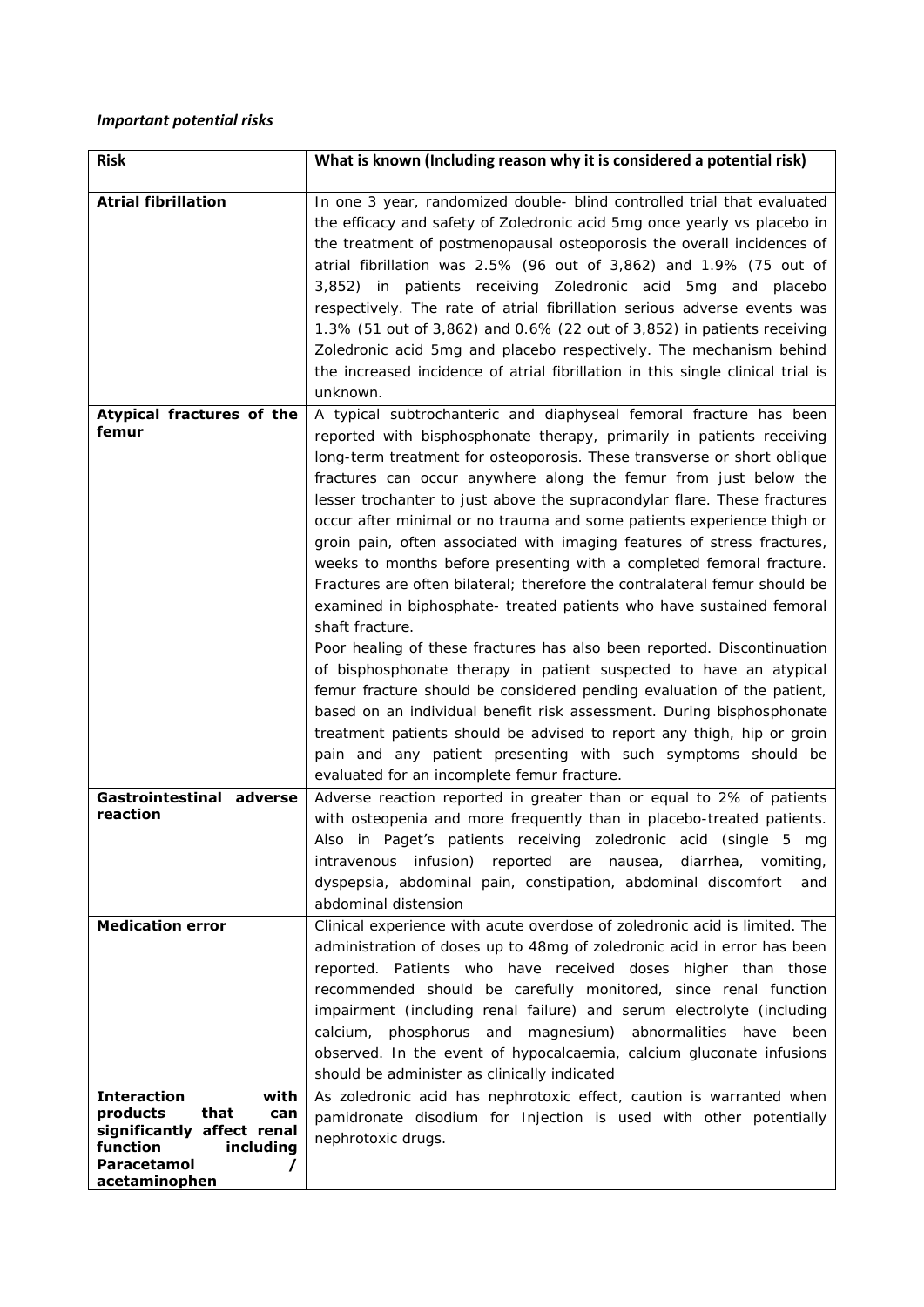#### *Important missing information*

| <b>Risk</b>                                                         | What is known                                                                                                                                                                                                                                                                                                                                                                                                                                                                                                                                                                                                                                                                                                                                                                                                                                                                                                                                                                     |
|---------------------------------------------------------------------|-----------------------------------------------------------------------------------------------------------------------------------------------------------------------------------------------------------------------------------------------------------------------------------------------------------------------------------------------------------------------------------------------------------------------------------------------------------------------------------------------------------------------------------------------------------------------------------------------------------------------------------------------------------------------------------------------------------------------------------------------------------------------------------------------------------------------------------------------------------------------------------------------------------------------------------------------------------------------------------|
| Use in pregnancy and lactation<br>patients<br>with severe<br>Use in | zoledronic acid should not be used during pregnancy. zoledronic<br>acid may cause fetal harm when administered to a pregnant<br>woman. It is not known whether zoledronic acid is excreted into<br>human milk. If the patient becomes pregnant while taking this<br>drug, the patient should be apprised of the potential harm to<br>the fetus. Women of childbearing potential should be advised to<br>avoid becoming pregnant while on zoledronic acid therapy.<br>zoledronic acid is contraindicated in breast feeding women.<br>zoledronic acid should be used with caution in patients with                                                                                                                                                                                                                                                                                                                                                                                  |
| kidney problem<br>(Use in patients with severe<br>renal impairment) | chronic renal impairment. Rare reports of hospitalization and/or<br>dialysis or fatal outcome occurred in patients with underlying<br>moderate to severe renal impairment. zoledronic acid can cause<br>serious side effects including Severe kidney problems. Rare<br>cases of renal failure requiring dialysis and rare cases with a<br>fatal outcome have been reported in patients with pre-existing<br>renal dysfunction or other risk factors such as advanced age,<br>concomitant nephrotoxic medicinal products, concomitant<br>diuretic therapy, or dehydration in the post zoledronic acid<br>infusion period. Interim monitoring of creatinine clearance<br>should be performed in at-risk patients. Zoledronic acid dose<br>should be used with caution with other nephrotoxic drugs.<br>Consider monitoring creatinine clearance in patients at-risk for<br>Acute renal failure who are taking concomitant medications that<br>are primarily excreted by the kidney. |

#### **VI.2.5 Summary of risk minimisation measures by safety concern.**

All medicines have a Summary of Product Characteristics (SmPC) which provides physicians, pharmacists and other health care professionals with details on how to use the medicine, the risks and recommendations for minimizing them. An abbreviated version of this lay language is provided in the form of the package leaflet (PL). The measures in these documents are known as routine risk minimization measures.

The Summary of Product information and the package leaflet for zoledronic acid 5mg/100ml solution for infusion are included in Annex 2. In addition an educational programme including Physician reminder card and patient guide would be provided as provided in annex 3. These documents would aim to help physicians to prescribe Zoledronic Acid 5 mg/100 ml for patients with osteoporosis and for patients it would aim to help as a guide that contains important safety information that would be required to be aware of before and during treatment with Zoledronic Acid 5 mg/100 ml solution for infusion.